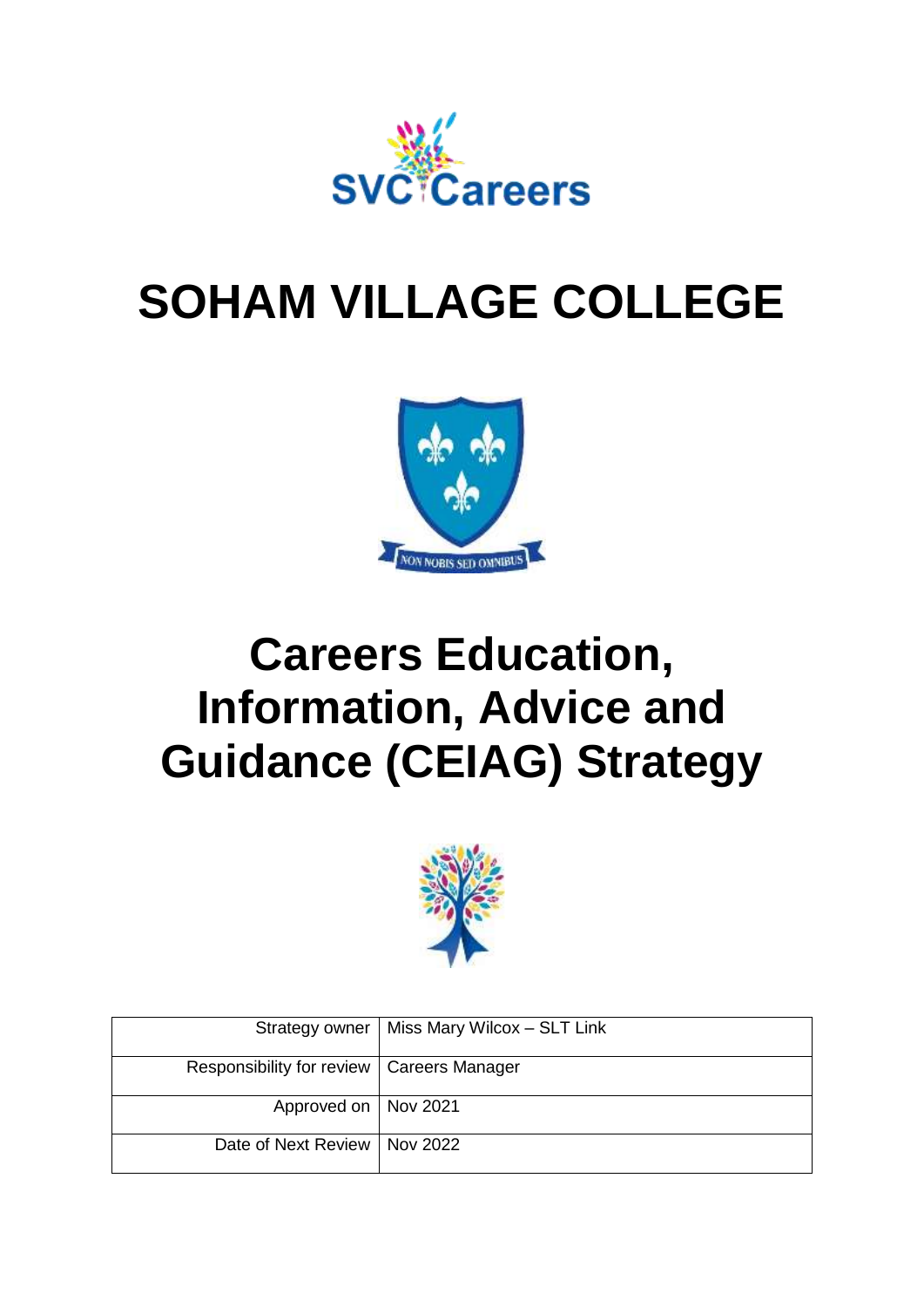#### **Introduction and Vision**

#### **Our vision for Careers Guidance at Soham Village College is** to provide a

comprehensive and progressive programme that provides effective careers information, advice and guidance for all students. Students' aspirations must be raised and focus must be given to widening their perspective on the world of work and enabling them to make informed, realistic decisions at all key transition points throughout their life. We are a fully inclusive school and believe that support and encouragement is a necessity for all students to ensure that they make the best decisions for their future but also build resilience and a deeper understanding for the ever-changing world that we live in.

This strategy sets out a clear plan on how we intend to work towards meeting this vision and includes the statutory responsibilities for securing access to independent and impartial careers guidance for all pupils in year 7-11. The Department for Education's statutory guidance: "Careers Guidance and Access for Education and training providers" – published in 2014 and updated in 2018 sets out how careers guidance must be secured under the new duty to include information on all 16-18 education or training providers, including apprenticeships. The Careers Strategy is to be read in conjunction with our Careers Policy that can be found via the link on our website under Student Experience, Curriculum, Post 16 Careers.

## **Our Objectives**

- **To ensure** that Soham Village College has a concise plan of engagement in Careers Guidance for all students to ensure that they work hard and strive to be the best they can be.
- **To meet** the eight Gatsby Benchmarks for good career guidance as recommended by the Department of Education Careers Strategy 2018.
- **To gain** the 'Quality in Careers Standard' accreditation, the nationally recognised award for Careers Guidance in English Secondary Schools.
- **To provide** effective and impartial information, advice and guidance to prepare students for life in the wider world, making them aware of roles and responsibilities.
- **To raise** aspirations by ensuring all students have knowledge of routes into further education, higher education and apprenticeships (of all levels).
- **To ensure** every student is offered careers personal guidance to meet their needs at the different stages through their school journey. This will reflect the school's equality and diversity policy to ensure that every student is treated fairly.
- **To ensure** students are introduced to the concept of stereotypical thinking and the challenges it brings, and have the opportunity to discuss its impact on career decisions and choices.
- **To engage** with local employers and training providers in order to provide multiple learning opportunities about the world of work and skills required. Both academic and vocational routes are explored and are available to students regardless of career choices.
- **To make available** Labour Market Information and Intelligence to ensure students (and parents) are aware of local and national opportunities as well as trends, to ensure they are informed to make the best decisions.
- **To ensure** all staff at the school have an awareness of linking curriculum learning to careers and are able to demonstrate the relevance of subjects to students when considering a future career. Particularly relevant is that STEM subject staff should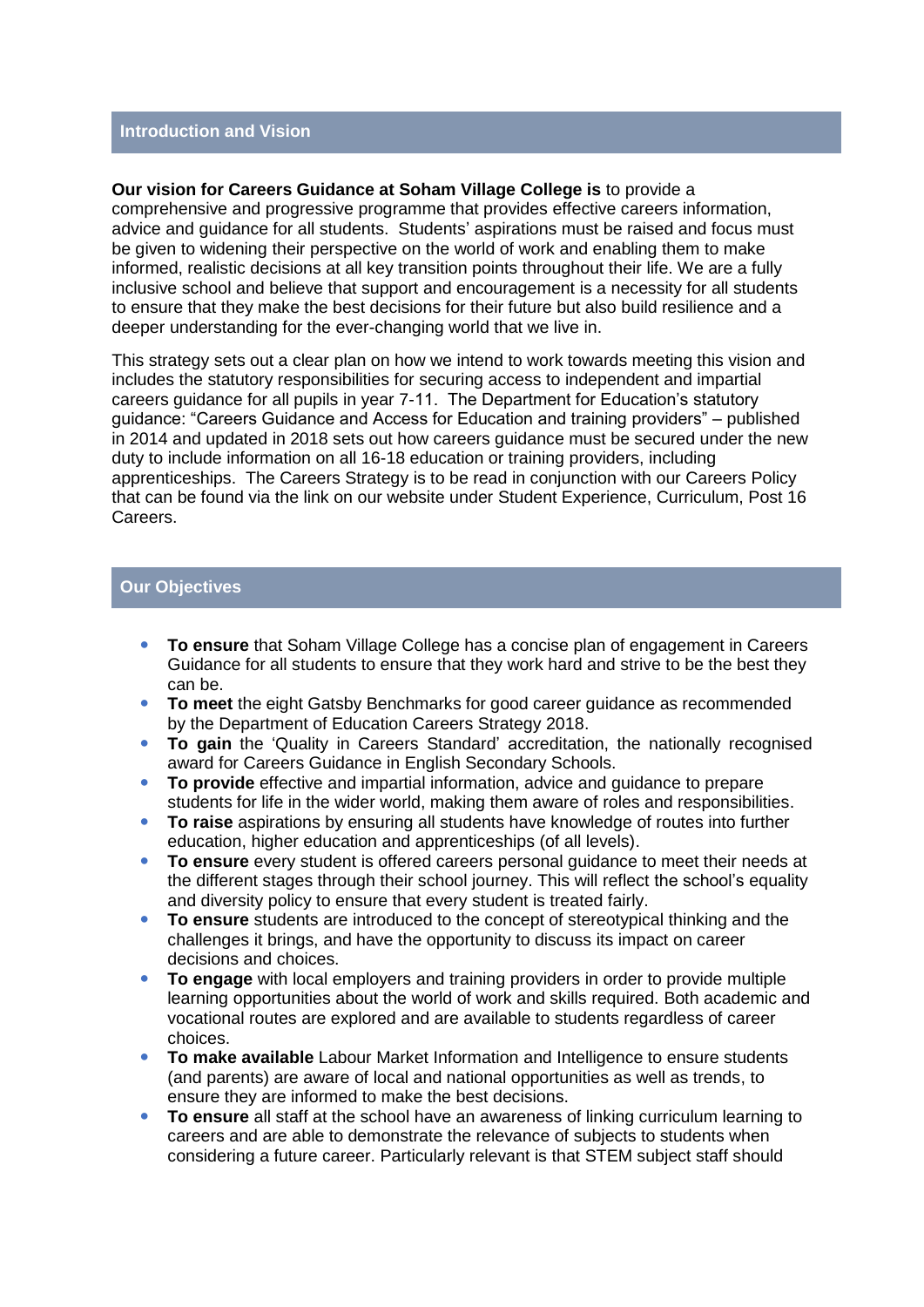highlight the increasing need for STEM subjects to access a wide range of future career paths, making sure the information does not stereotype in any way.

- **To ensure** all students are aware that the attainment of English and Maths GCSEs are crucial elements of any future study programme they may undertake and an expectation from all employers.
- **To approve** work experience opportunities for KS4 students as required, either in accordance with their studies or on an individual basis as deemed appropriate to the student.
- **To continuously strive** to improve NEET (Not in Education Employment or Training) figures by providing an effective careers programme, with the minimum expectation to not exceed 2% in any one academic year.
- **To actively** track the progress of Pupil Premium and students from disadvantaged backgrounds to ensure that they access all of the careers information, advice and guidance to enable them to make the relevant decisions to their career goals.
- **To tailor** information, advice and guidance as necessary to meet the needs of any vulnerable students and offer appropriate alternatives as deemed necessary.

# **Vulnerable Groups**

**NEET –** students identified as at risk of NEET are provided with early support. We will ensure these students have at least one personal guidance meeting with our Careers Advisor, and are prioritised when opportunities such as college taster days and personal statement workshops arise. We will liaise closely with the Cambs County Council Transition Team to refer any at-risk students once they leave Year 11.

**SEND (Special Education Needs or Disability) -** SEND students are supported through a range of provisions depending on need. They will be included in whole year events and given extra help including 1:1 careers interviews to help them progress to post 16.

**FLT (Foundation Learning Tier) –** FLT students embark on a complete programme of careers education including work experience, mentoring, interview practice, help with transitions, personal statement workshops and individual 1:1 careers guidance meetings. Where possible, they are included in the careers programme activities

**EAL (English as Additional Language) -** EAL students are offered 1:1 advice on their post 16 options and support throughout their education to engage with careers information. Students are supported in The Hub

**ISLE (Alternative Provision) -** the ISLE provides a safety net for students unable to cope with mainstream lessons. Through this students have opportunities to engage with work experience and various alternative provision plans.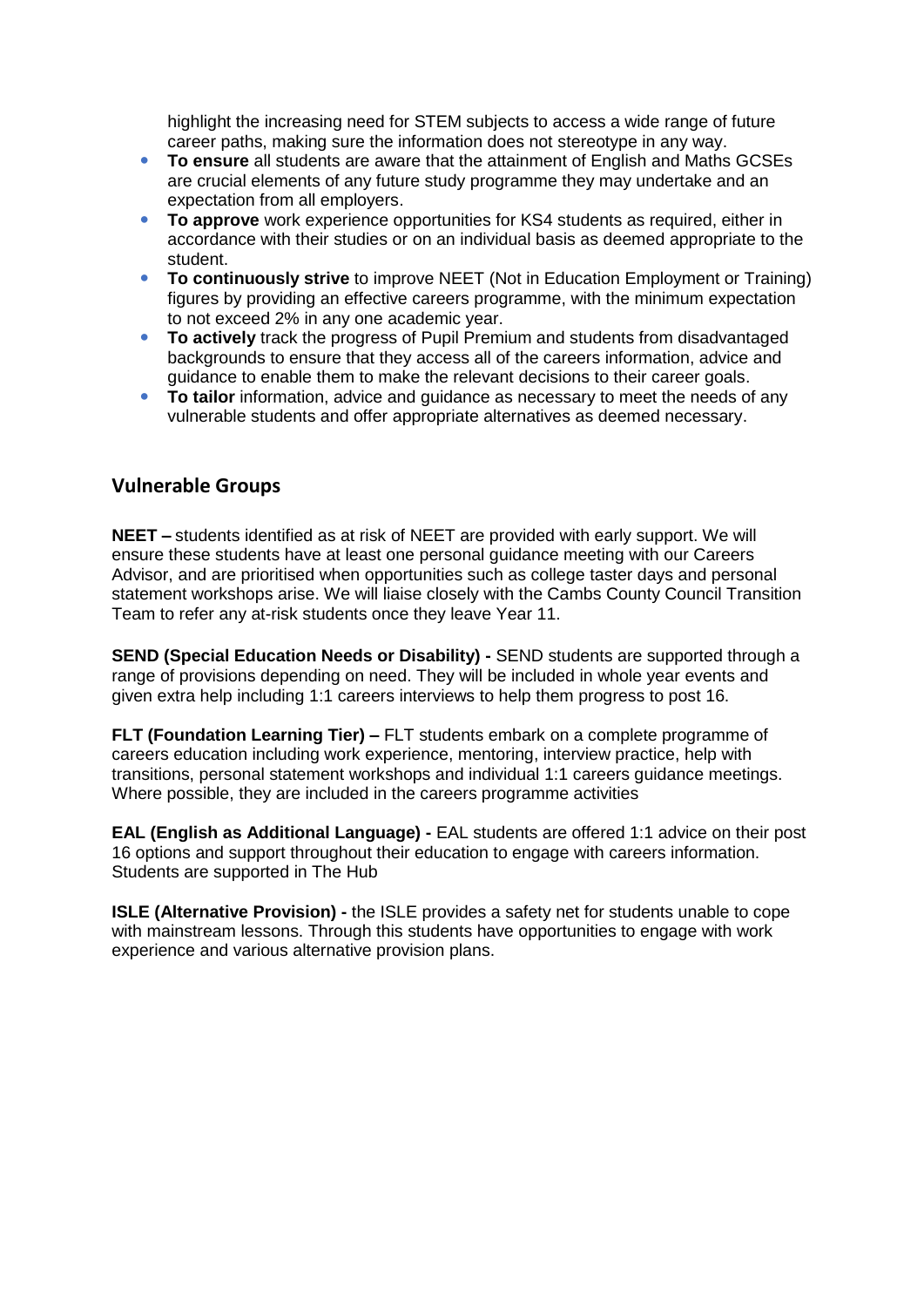## **Our Offer**

#### **Our careers strategy enables students to be:**

- engaged in understanding the world of work and be motivated to pursue a job or career
- aware of options in the labour market, locally, nationally and internationally
- aware of their current strengths and interests and what is needed to support their goals and aspirations
- aligned to labour market opportunities and able to acquire skills and behaviours necessary to attain their desired employment
- **•** motivated to engage in all opportunities that are offered to them to ensure their success
- develop confidence and resilience to engage proactively in the world of work
- able to see the importance of gaining the best qualifications they can to ensure they have a wider choice of career options

We have a planned approach to careers information, advice and guidance in each year as follows with each activity mapped against the Gatsby Benchmarks, as listed below. Benchmark 1 sits as the overriding 'aim' of our careers provision, with the other seven providing the specific focus areas:

- **1. A Stable Careers Programme**
- **2. Learning from Career and Labour Market Information**
- **3. Addressing the Needs of Each Pupil**
- **4. Linking Curriculum Learning to Careers**
- **5. Encounters with Employers and Employees**
- **6. Experiences of Workplaces**
- **7. Encounters with Further and Higher Education**
- **8. Personal Guidance**

## **Employer Engagement**

Research has shown that those students *who had at least 4 meaningful employer engagements between Years 7-11 were 86% less likely to become NEET than those that had no such encounters.* 

(Mann, A. et al. (2017) Contemporary Transitions: Young people reflect on life after secondary school and college)

Our absolute minimum aim is for each student to encounter one employer per year. In reality, our programme provides students with multiple opportunities to engage with employers whilst at school. We will achieve this by utilising our ever-growing and enthusiastic Alumni wherever possible. Existing well-developed contacts, current student's parents, and support from our Enterprise Advisor and Enterprise Coordinator will all help us call upon employers from a wide range of industries and sectors. Great care must be taken to ensure employers not only represent those sectors we know students are interested in but also to broaden their horizons by introducing them to new and less well- known careers.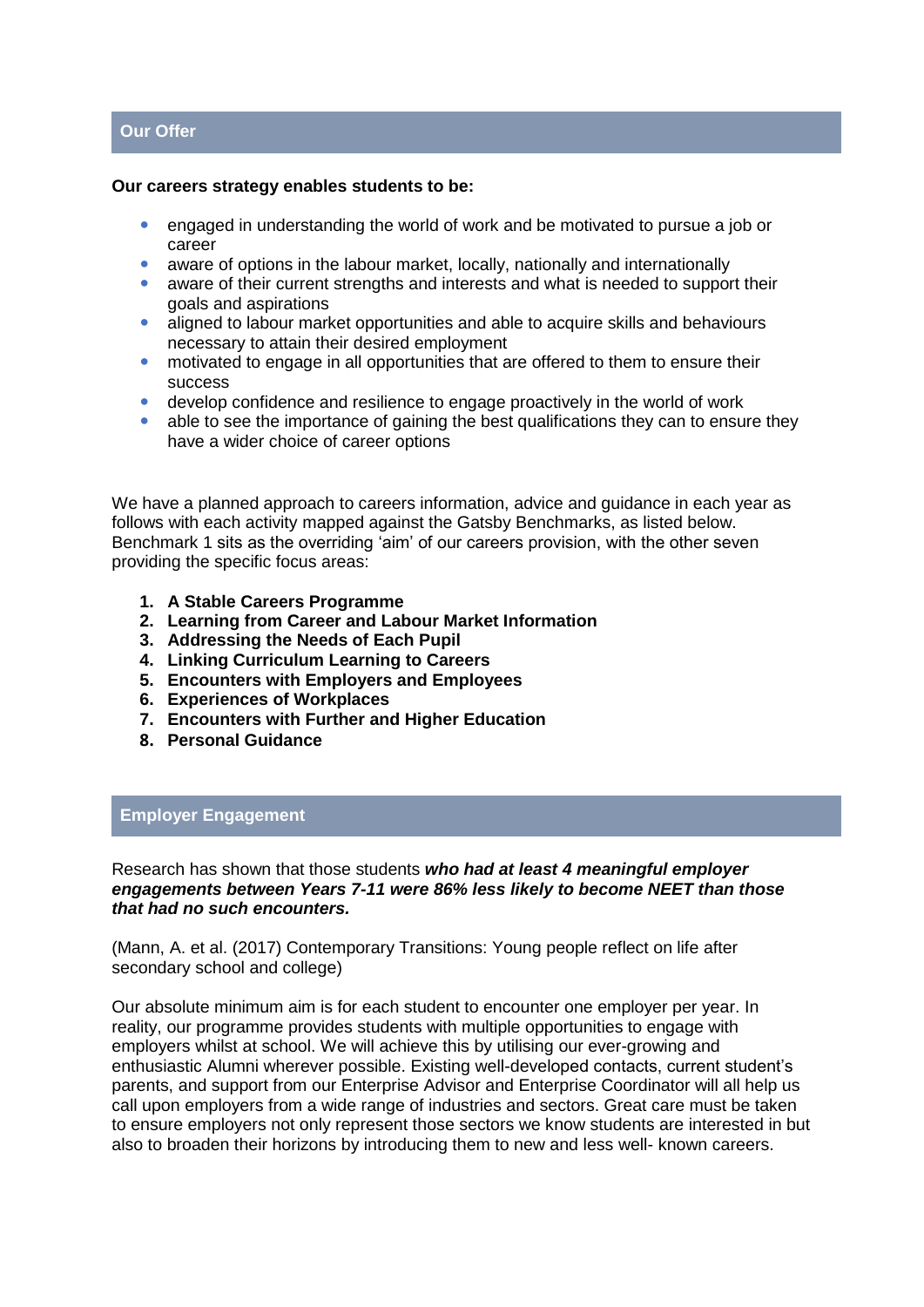Working with employers aims to understand the challenges faced by organisations employing young people through collaborative sharing of skills, knowledge and vision. We want our school to be recognised as one that works closely with local businesses to understand the employers' approach to human resources so that we can proactively boost the employability competencies and job prospects of our students.

## **Alumni**

As already referred to briefly above, our Alumni is providing us with a very valuable resource in the way that it supports our programme and our strategy. Working initially with Future First, our Alumni started in September 2018 and continues to grow each year. Members from a wide range of sectors are more than willing to support activities and events, and the impact on current students of a former student talking about their career path is invaluable. Many more Year 11 students are now signing up just before they leave which helps to prove the degree of support they gained from meeting former students, and the value they can see in providing the same support at some stage in the future. We actively promote our Alumni through newsletters, our website and our Twitter feed.

### **Staffing**

All staff have a part to play in contributing to careers guidance through their own roles as tutors and subject teachers. Careers is embedded into the curriculum wherever possible, with this area continually reviewed with close interaction with Head of Faculties and tutors. CPD training and availability of easy to understand resources are critical to ensure staff have the ability and confidence to support the careers programme in many varied ways, such as leading employability skill sessions, direct mentoring to help raise aspirations and define careers goals, and supporting students during their college application process.

### **Resources and Information**

Students can access relevant information and resources in the Resource Centre (prospectuses, magazines, careers noticeboard etc), on-line via our website, and through the weekly student bulletin and termly Careers Newsletter. The school actively promotes the National Careers website/helpline and the government apprenticeship website as well as Youthoria (the Cambs County Council website for young people) Posters are put up around the school promoting specific careers-related events and general careers topics, plus many of the Faculty areas around the school maintain career boards and associated material.

#### **Evaluation of the Careers Programme and Data**

It is important that we measure the impact of our strategy through student, employer and parent feedback. We access this information in several ways by obtaining verbal and written feedback or accessing the results of a dedicated on-line survey. The results and responses then inform how we reflect on and enhance the programme for future use. We also track and analyse the destinations of our students Post 16 and Post 18 by information received